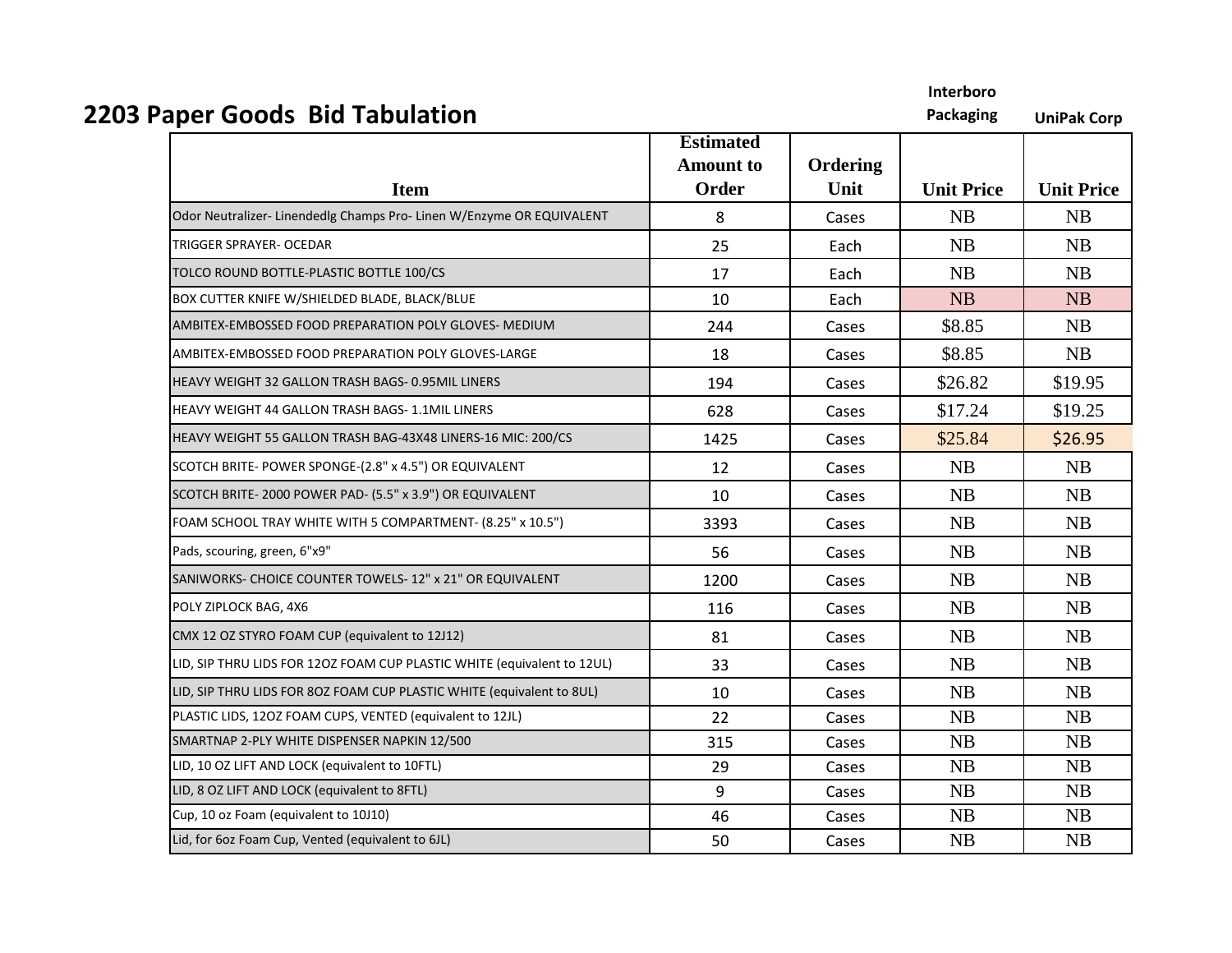| Towels, Soft Pull, 6 Rolls per Case<br>Paper <sup>-</sup> | $\overline{a}$<br>ᅩᄼᄼ | Cases | $\sqrt{1}$<br>ιND | NB        |
|-----------------------------------------------------------|-----------------------|-------|-------------------|-----------|
| Toilet Tissue<br>Paper,                                   | 60                    | Cases | $\sqrt{1}$<br>14D | <b>NB</b> |

*\$0.00* Items bold, italcized and highlighted are proposed for award meeting the terms and conditions outlined in the proposal.

NB Item Box Cutter knife w/shielded blade, black /blue was a no bid by all vendors, this line item, should we require to purchase it, will be considered and micro purchase under ARM regulations.

|         | ŗ |
|---------|---|
| \$25.84 | ı |
|         |   |
| \$26.95 |   |

**55 GALLON TRASH LINERS** - Under the terms of the proposal, delivery to all 33 schools was to be included in the pricing, Interboro did not terms and conditions outlined, propose award to Gulf Coast.

Unipak was next low bid on the 55 GALLON TRASH LINERS. Upon sample review, they did not meet quality standards, propose award to G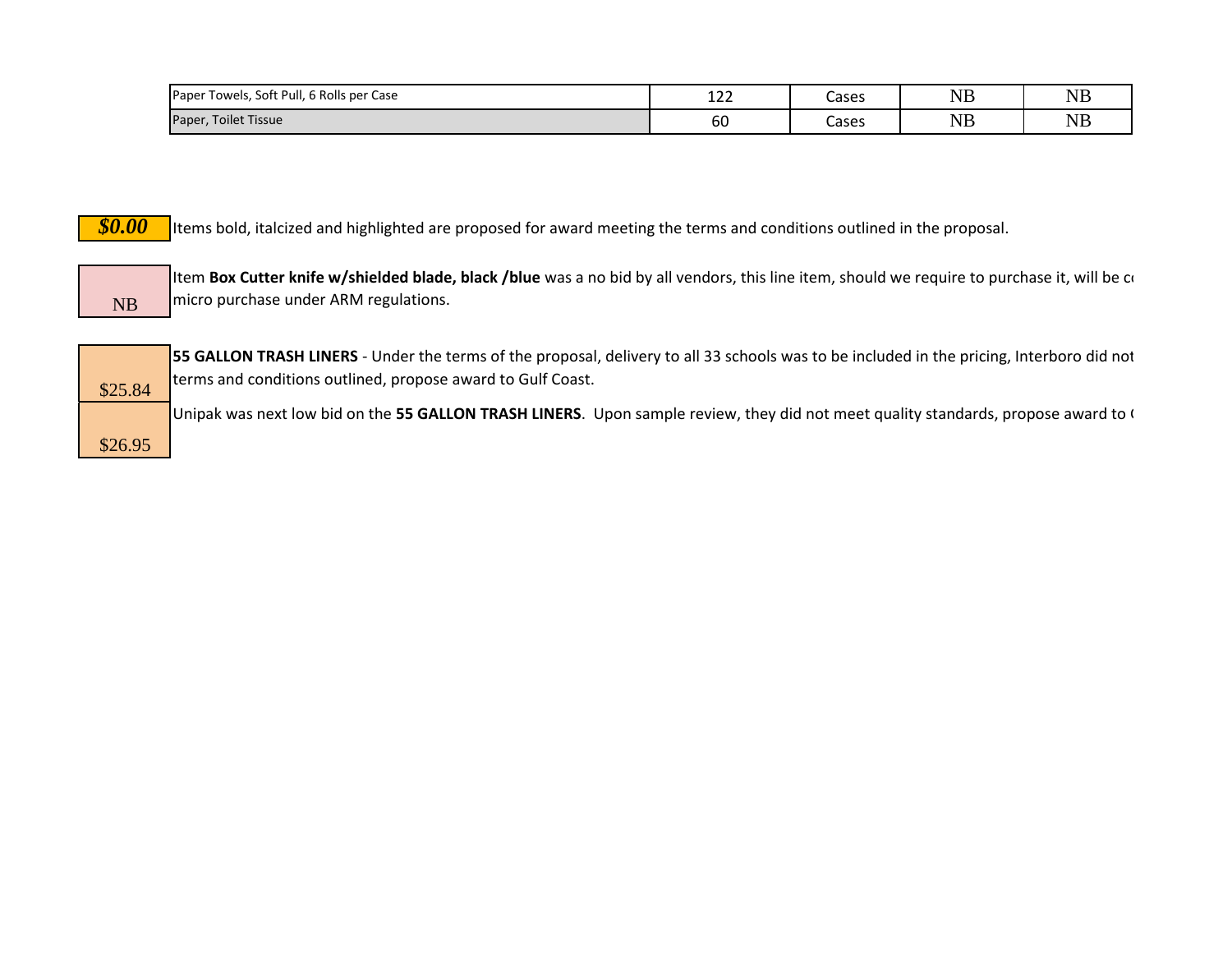## **Gulf Coast**

| <b>Unit Price</b>  |
|--------------------|
| \$56.39            |
| <b>\$0.81</b>      |
| \$0.75             |
| <b>NB</b>          |
| \$27.94            |
| \$27.95            |
| \$19.85            |
| \$18.88            |
| \$27.12            |
| \$32.88            |
| \$17.50            |
| \$31.38            |
| \$31.41            |
| \$20.66            |
| \$13.79            |
| \$59.69            |
| \$45.81            |
| \$33.35            |
| $\sqrt{$37.13}$    |
| \$40.89            |
| \$38.28            |
| \$31.70            |
| \$53.85<br>\$29.81 |
|                    |